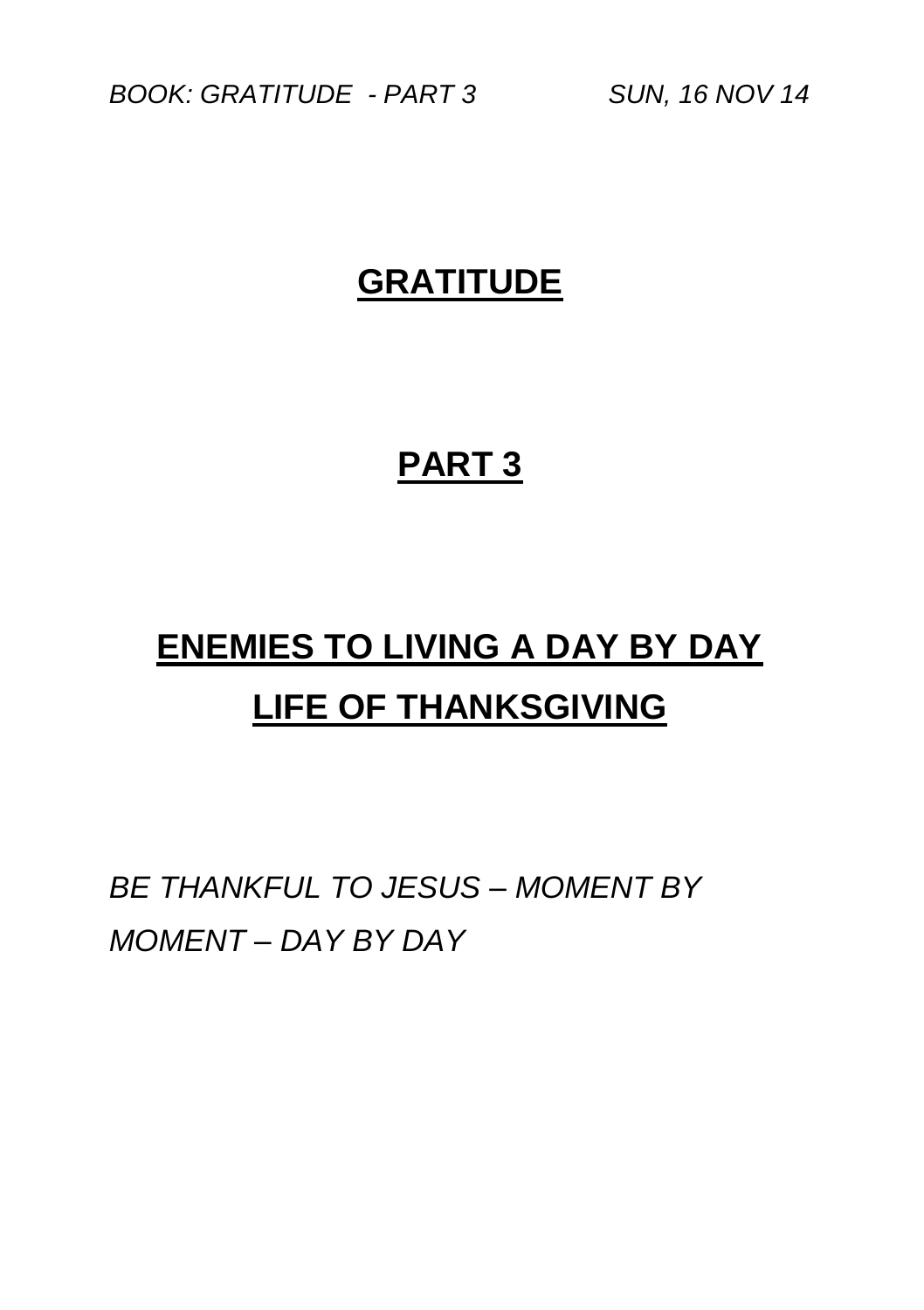### **PHILLIPIANS 4 V 4 (NKJ)**

## **REJOICE IN THE LORD ALWAYS. AGAIN I WILL SAY, REJOICE!**

### **COLOSSIANS 3 V 15 – 17 (NKJ)**

**<sup>15</sup>AND LET THE PEACE OF GOD RULE IN YOUR HEARTS, TO WHICH ALSO YOU WERE CALLED IN ONE BODY; AND BE THANKFUL. <sup>16</sup> LET THE WORD OF CHRIST DWELL IN YOU RICHLY IN ALL WISDOM, TEACHING AND ADMONISHING ONE ANOTHER IN PSALMS AND HYMNS AND SPIRITUAL SONGS, SINGING WITH GRACE IN YOUR HEARTS TO THE LORD. <sup>17</sup>AND WHATEVER YOU DO IN WORD OR DEED, DO ALL IN THE NAME OF THE LORD JESUS, GIVING THANKS TO GOD THE FATHER THROUGH HIM.**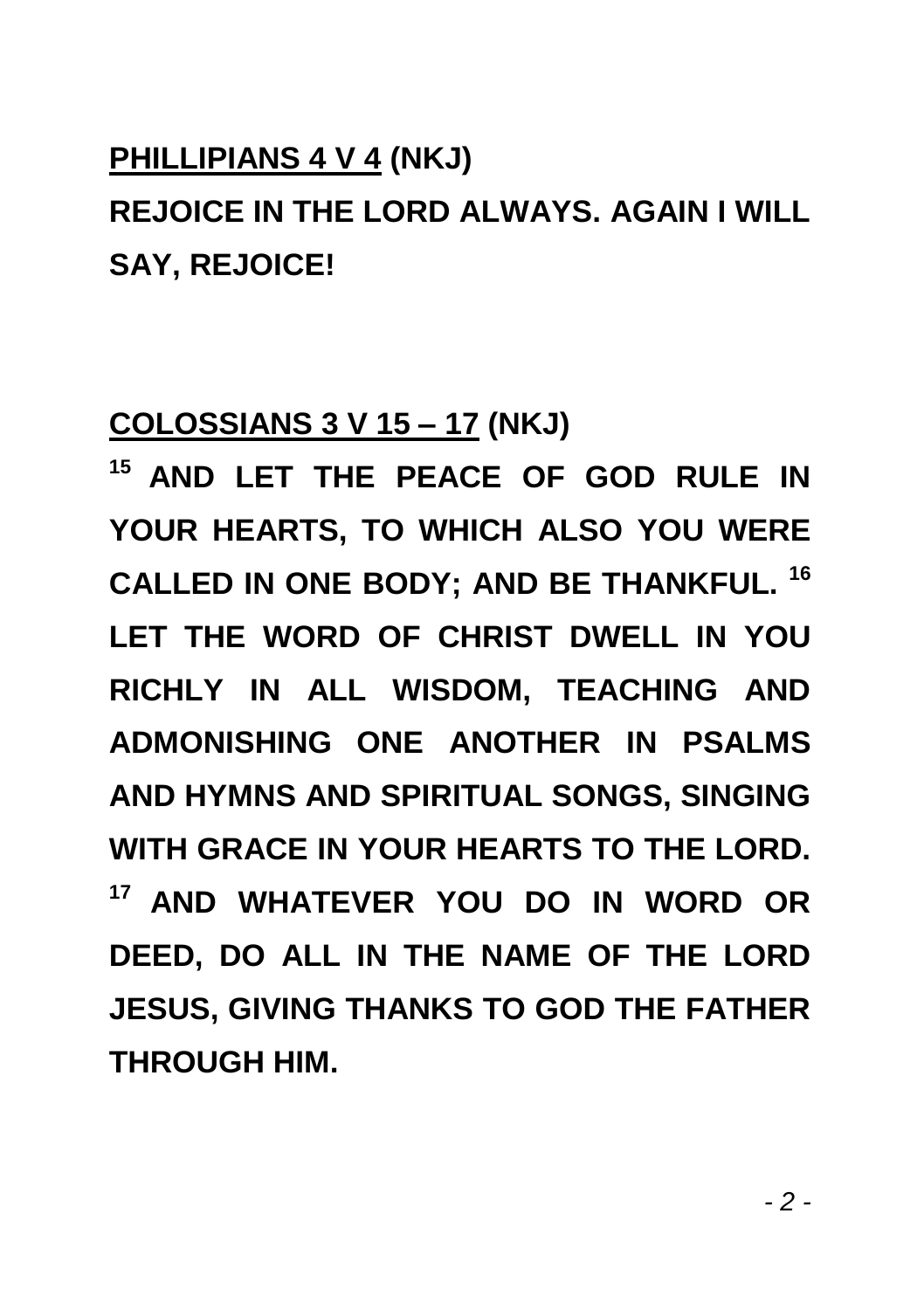## **1. STRIFE**

*OUR LIPS – CONFESSION*

### **PROVERBS 17 V 14 (NKJ)**

**THE BEGINNING OF STRIFE IS LIKE RELEASING WATER; THEREFORE STOP CONTENTION BEFORE A QUARREL STARTS.**

**JAMES 3 V 1 – 18 (NKJ) (READ)**

*WORDS CAN OPEN YOU UP TO STRIFE*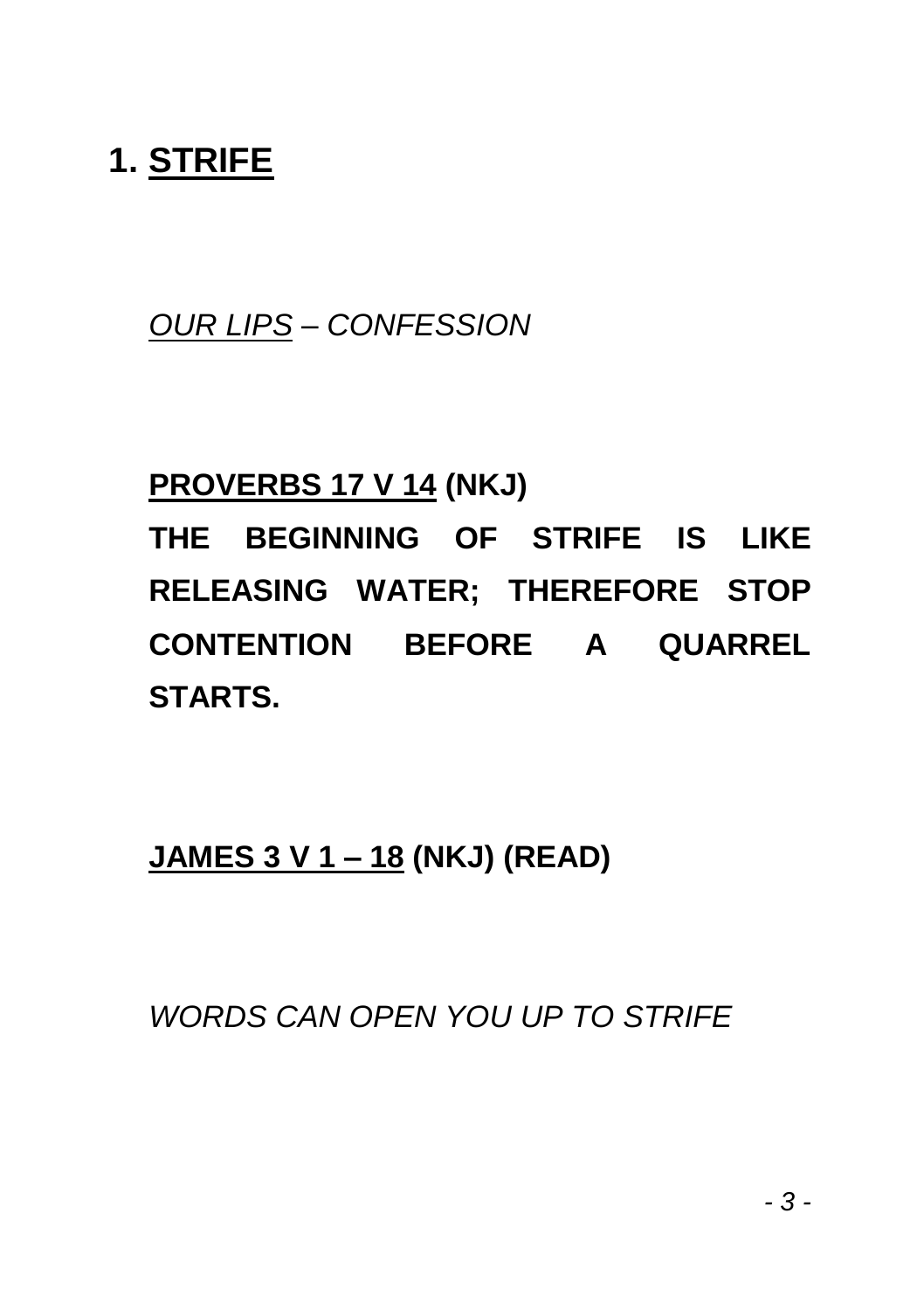*HUNG BY OUR TONGUE*

## **PROVERBS 18 V 21 (NKJ) DEATH AND LIFE ARE IN THE POWER OF THE TONGUE, AND THOSE WHO LOVE IT WILL EAT ITS FRUIT**

## **2. PRIDE**

*SAYS HE DESERVES BETTER*

*PRIDE DEMANDS THAT WE HAVE THE LAST WORD*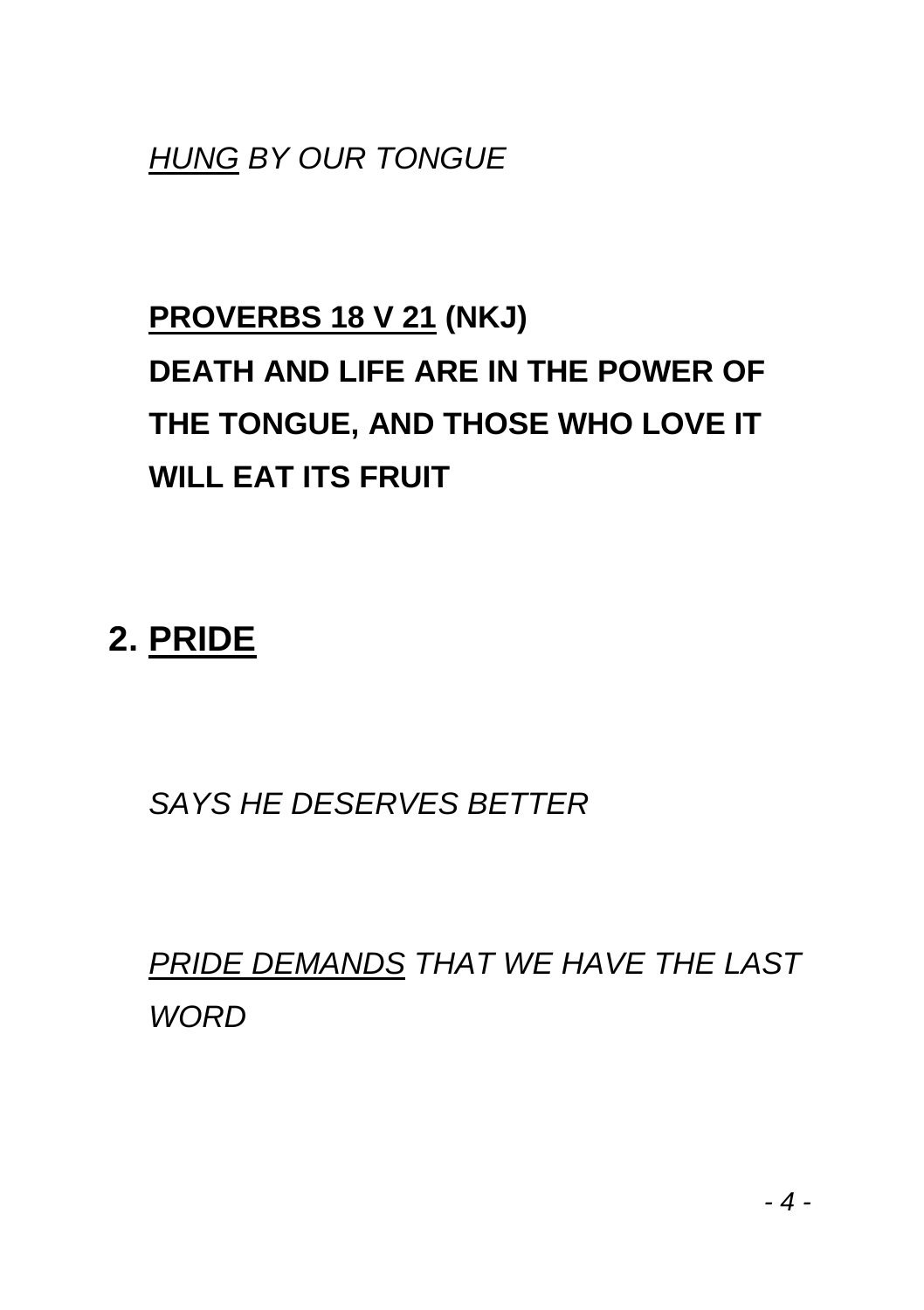## **PROVERBS 16 V 18 (NKJ) PRIDE GOES BEFORE DESTRUCTION, AND A HAUGHTY SPIRIT BEFORE A FALL**

## **3. OUR OPINIONS**

*WE HAVE TO CONVINCE OTHERS THAT OUR OPINION IS CORRECT*

*BLESSED ARE THE PEACEMAKERS*

**JAMES 3 V 18 (NKJ)**

**NOW THE FRUIT OF RIGHTEOUSNESS IS SOWN IN PEACE BY THOSE WHO MAKE PEACE**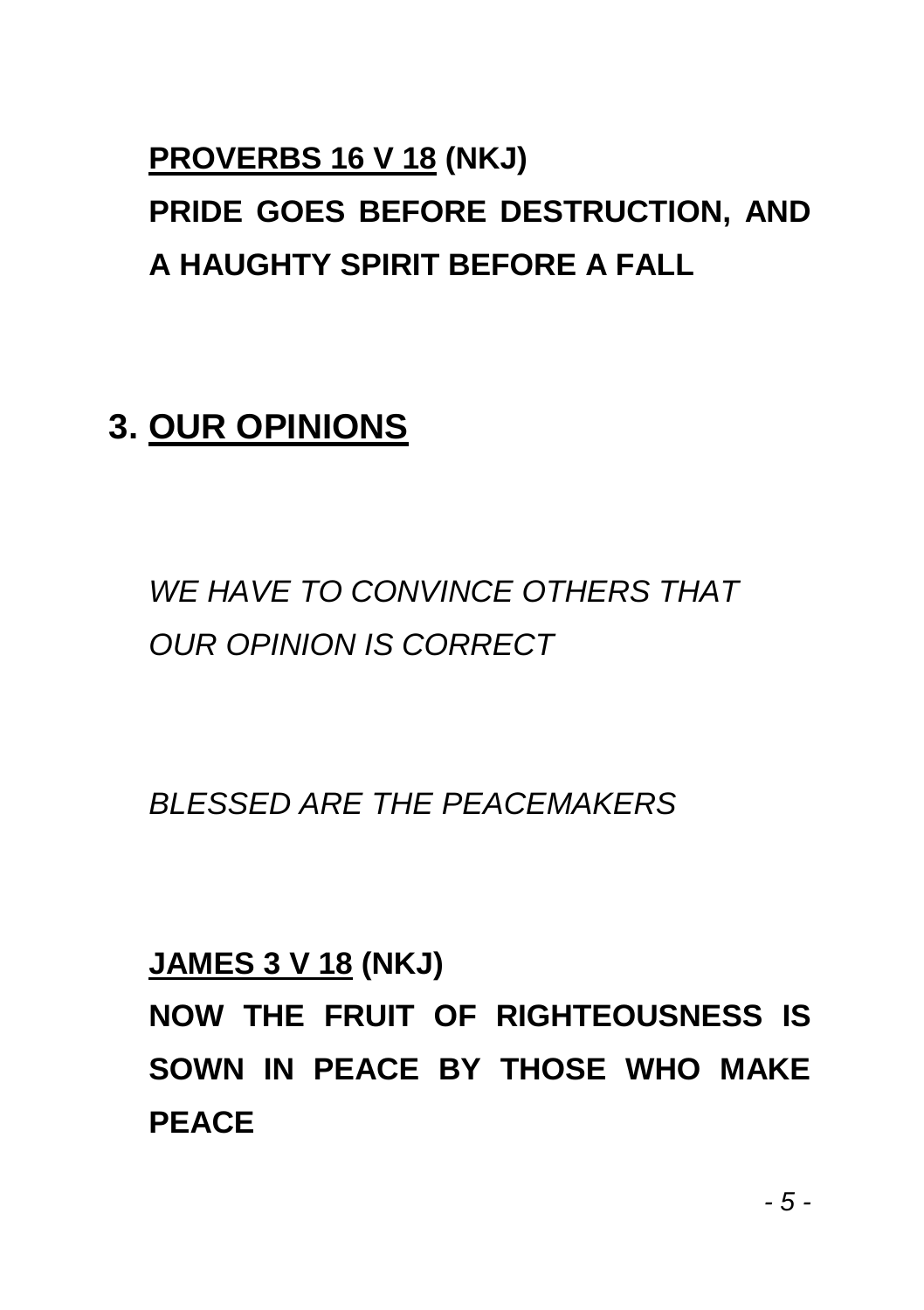## **4. TO GET EVEN - NOT AHEAD**

### **JAMES 3 V 14 – 16 (NKJ)**

**<sup>14</sup>BUT IF YOU HAVE BITTER ENVY AND SELF-SEEKING IN YOUR HEARTS, DO NOT BOAST AND LIE AGAINST THE TRUTH. <sup>15</sup> THIS WISDOM DOES NOT DESCEND FROM ABOVE, BUT IS EARTHLY, SENSUAL, DEMONIC. <sup>16</sup>FOR WHERE ENVY AND SELF-SEEKING EXIST, CONFUSION AND EVERY EVIL THING ARE THERE**

## **5. RESIST THE ENEMY'S TACTICS**

*WALK IN GRATITUDE*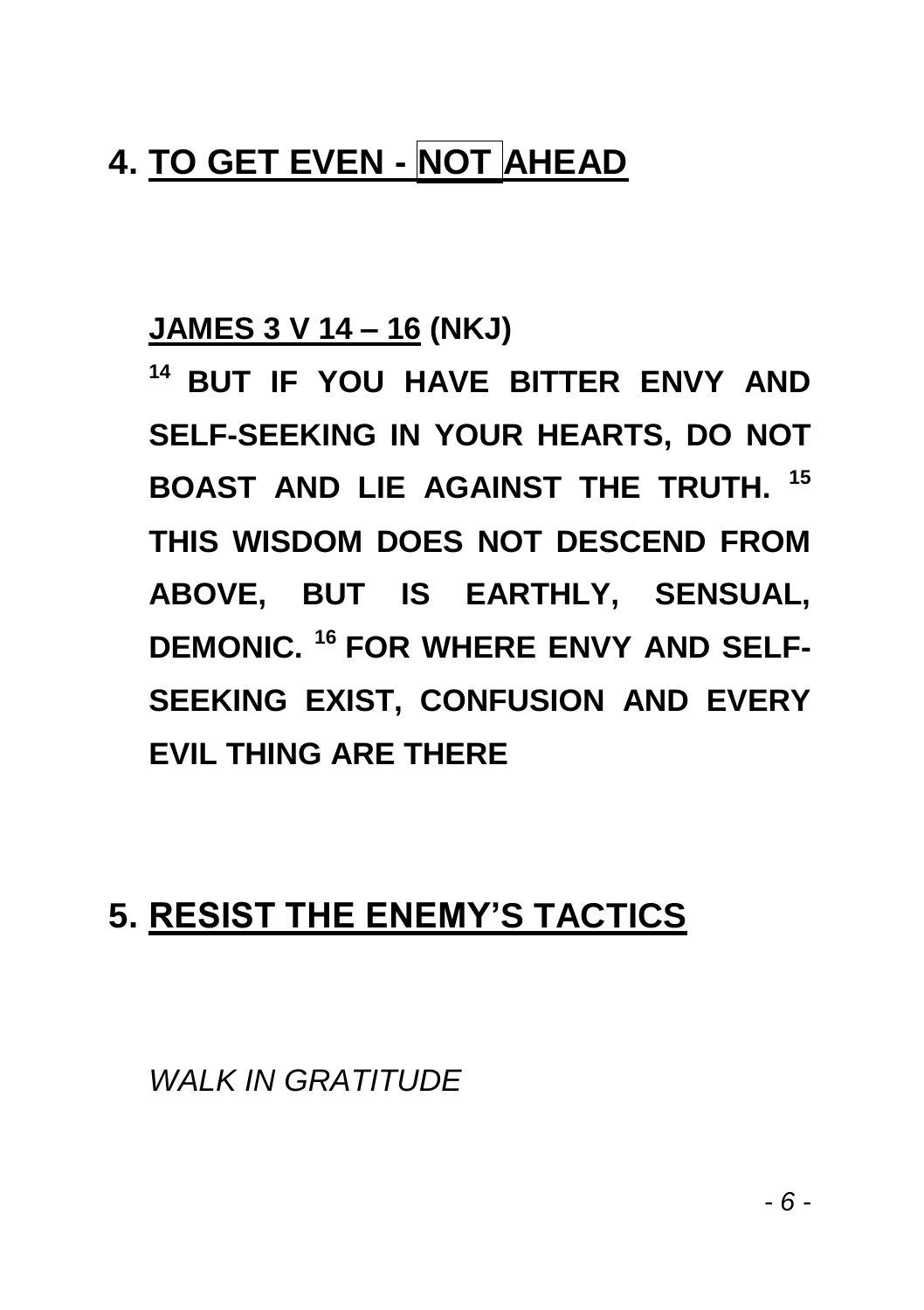#### *SEE OTHERS AS GOD SEES YOU*

### *STAND* **IN** *CHRIST - POWER – STRENGTH*

#### **EPHESIANS 6 V 10 – 18**

**<sup>10</sup>FINALLY, MY BRETHREN, BE STRONG IN THE LORD AND IN THE POWER OF HIS MIGHT. <sup>11</sup>PUT ON THE WHOLE ARMOR OF GOD, THAT YOU MAY BE ABLE TO STAND AGAINST THE WILES OF THE DEVIL. <sup>12</sup>FOR WE DO NOT WRESTLE AGAINST FLESH AND BLOOD, BUT AGAINST PRINCIPALITIES, AGAINST POWERS, AGAINST THE RULERS OF THE DARKNESS OF THIS AGE, AGAINST SPIRITUAL HOSTS OF WICKEDNESS IN THE HEAVENLY PLACES. <sup>13</sup>THEREFORE TAKE UP**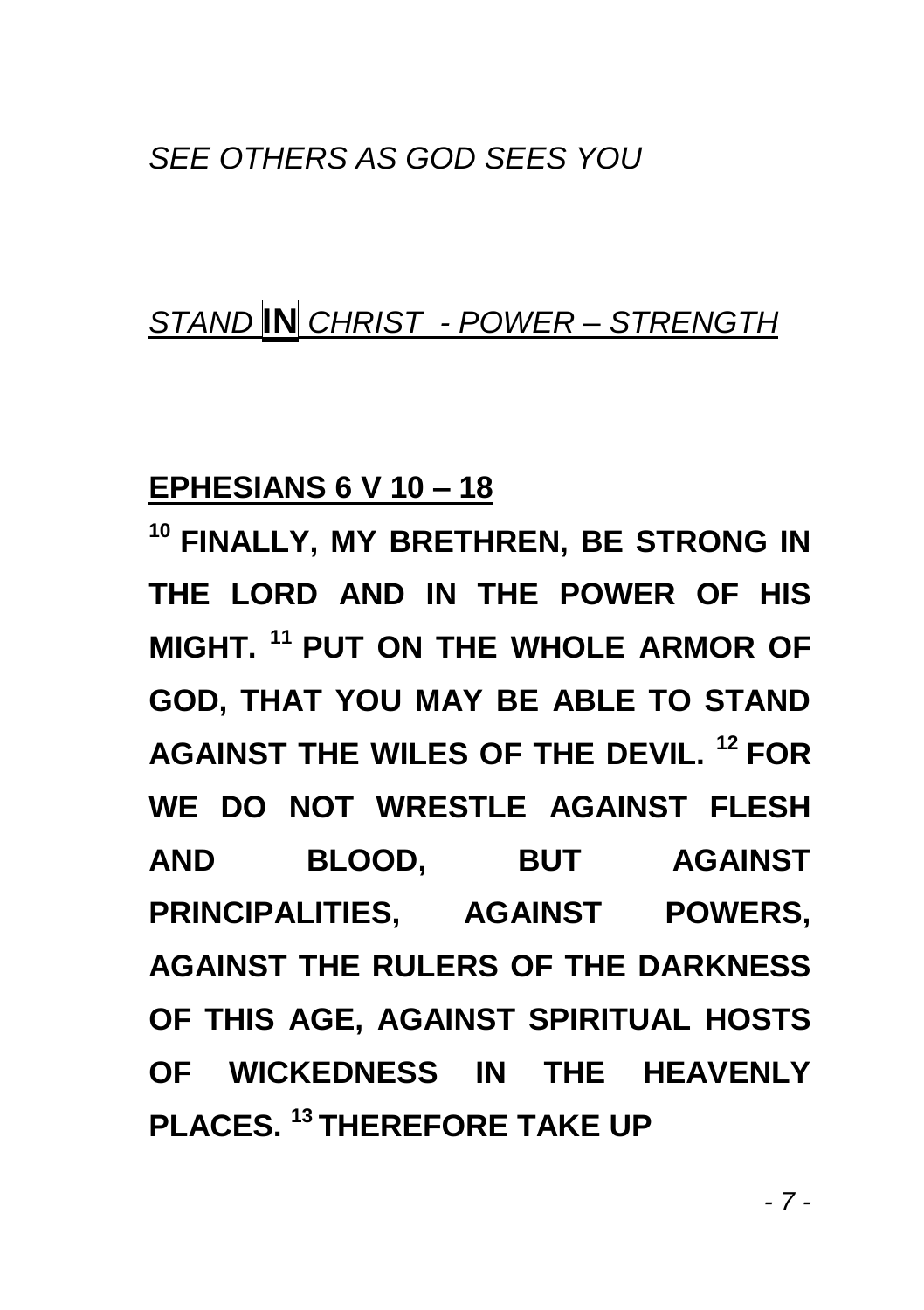**THE WHOLE ARMOR OF GOD, THAT YOU MAY BE ABLE TO WITHSTAND IN THE EVIL DAY, AND HAVING DONE ALL, TO STAND.<sup>14</sup> STAND THEREFORE, HAVING GIRDED YOUR WAIST WITH TRUTH, HAVING PUT ON THE BREASTPLATE OF RIGHTEOUSNESS, <sup>15</sup>AND HAVING SHOD YOUR FEET WITH THE PREPARATION OF THE GOSPEL OF PEACE; <sup>16</sup>ABOVE ALL, TAKING THE SHIELD OF FAITH WITH WHICH YOU WILL BE ABLE TO QUENCH ALL THE FIERY DARTS OF THE WICKED ONE. <sup>17</sup>AND TAKE THE HELMET OF SALVATION, AND THE SWORD OF THE SPIRIT, WHICH IS THE WORD OF GOD; <sup>18</sup> PRAYING ALWAYS WITH ALL PRAYER AND SUPPLICATION IN THE SPIRIT, BEING WATCHFUL TO THIS END WITH ALL PERSEVERANCE AND SUPPLICATION FOR ALL THE SAINTS**